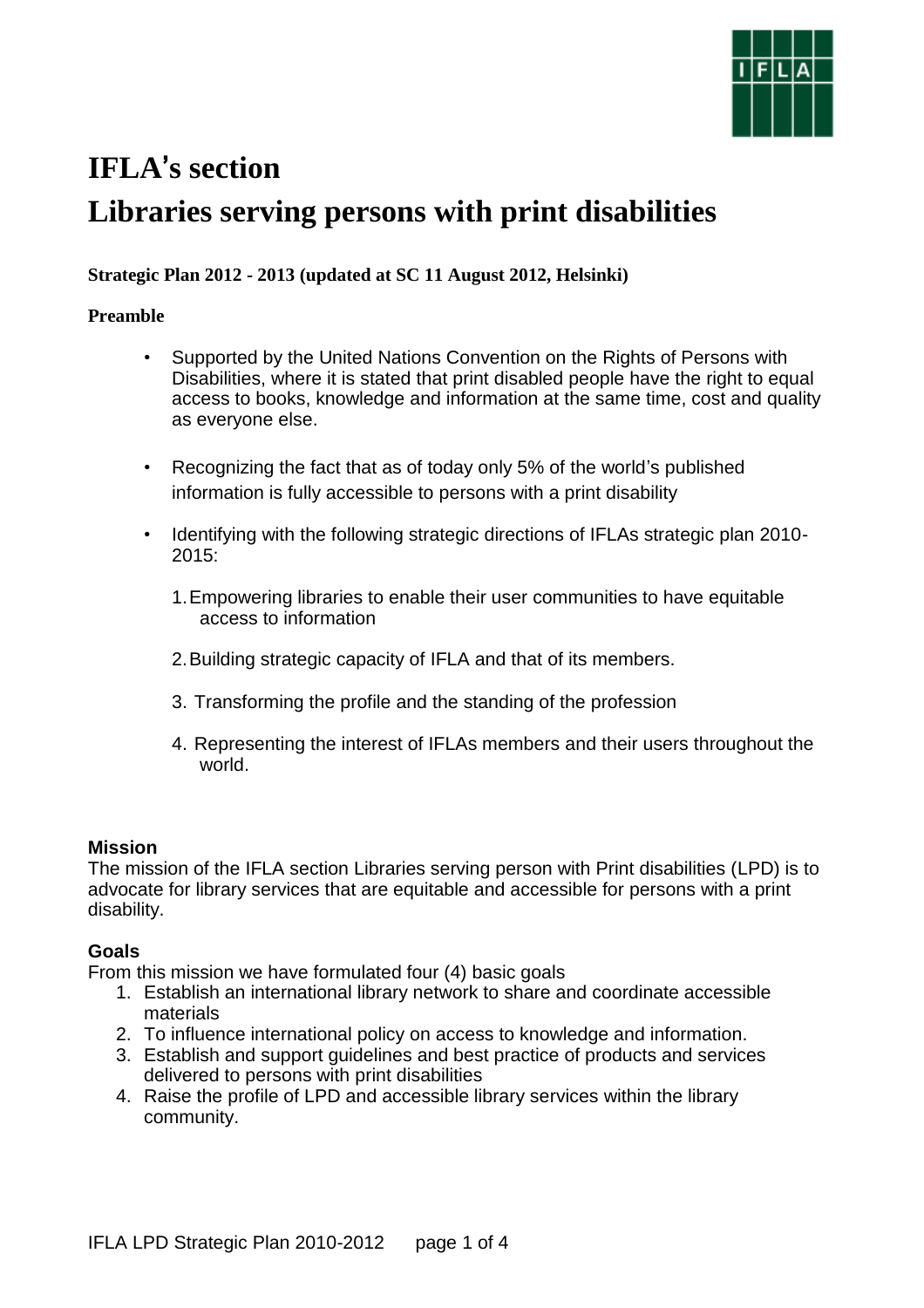Relating to the key initiatives 2011-2012 1 and 3, of IFLA Strategic Plan 2010-2015

- 1. Digital content program
- 2. Outreach program for advocacy for advancement of the profession

## **Actions following from our Goals**

# **1.To establish an international library network to share and coordinate accessible materials for people with print disabilities**

#### *Actions*

1. We participate and contribute in the development of the TIGAR project globally and the ETIN project on a European level.

We do so by sharing knowledge and resources and/ or investing time in the development of an international library network for people with print disabilities.

- a. Representing LPD in the TIGAR steering committee
- b. Representing LPD in the ETIN board
- c. Reporting the progress of the two projects at the annual IFLA conference and through the appropriate communication channels.

# **1. To influence international policy on access to knowledge and information.**

#### *Actions*

- 1. Establish a working relationship and strategic partnership with the DAISY **Consortium**
- a. Contribute to and coordinate with the strategic planning in the DAISY consortium
- b. Establish LPD representation at the DAISY Consortium board meetings
- a. Organize at least one joint session in 2012 or 2013 with the DAISY Consortium e.g on the topic of the impact of EPUB3 on equitable accessible material
- 1. Support the WIPO treaty for the visually impaired and print disabled.
- a. Draft an LPD statement of support for the treaty
- b. Lobbying with national government WIPO delegates to support the treaty
- c. Engage the support of IFLAs core activity CLM (chaired by Victoria Owen) for the WIPO treaty.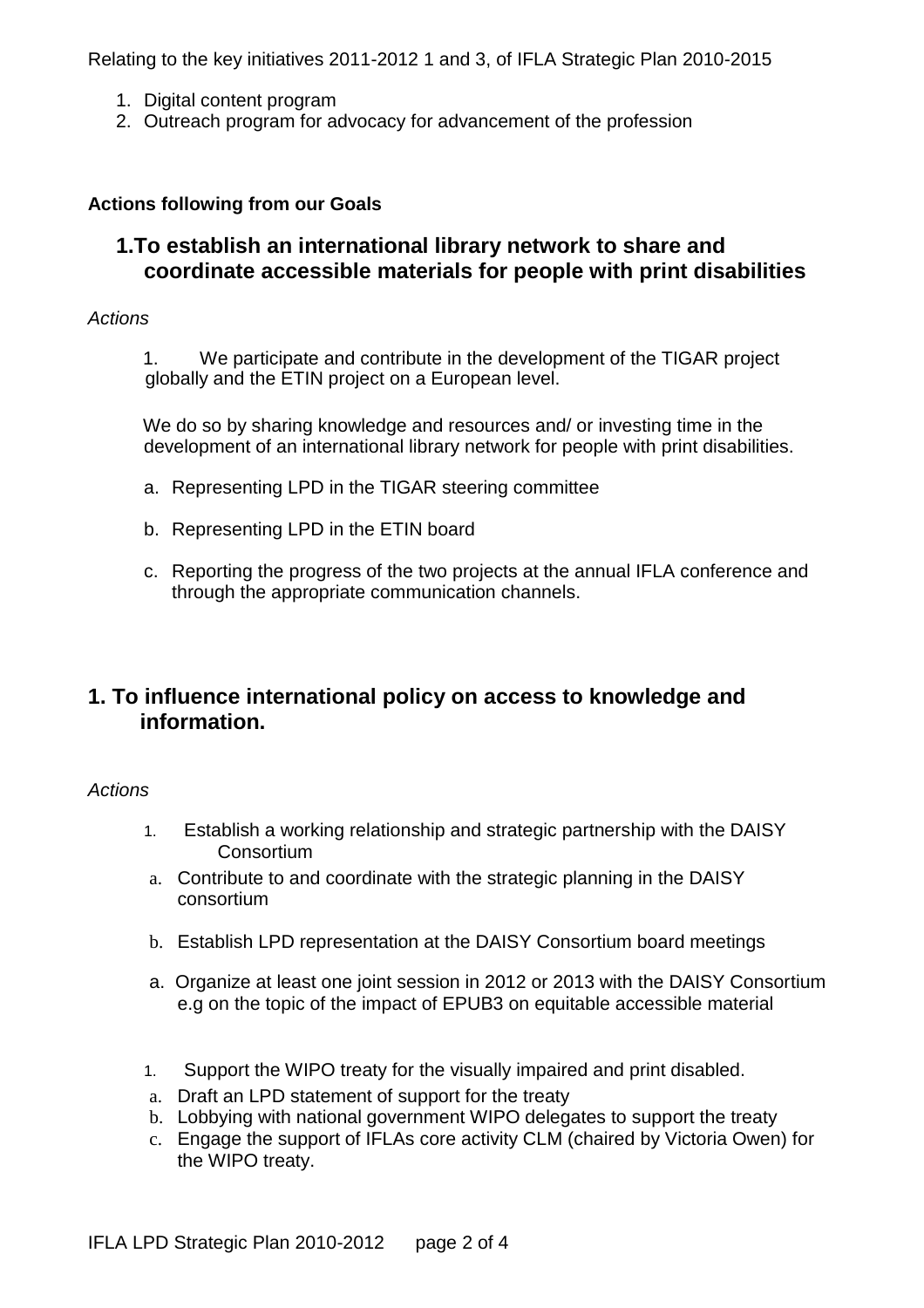- 1. To contact WBU/EBU to identify how we can support continued free post for blind people and extend the same principle to telecommunications arrangements
- 2. Continue to support the Ulverscroft Foundation-LBS Frederick Thorpe best practice award, and seek further extension of the program.

# **1. Establish and support guidelines and best practice of products and services delivered to persons with print disabilities**

## *Actions*

- 1. To liaise with CDNL (Conference of Directors of National Librairies) to ensure that guidelines on digitisation include the accessibility issue for print disabled persons.
- 2. Recommend cataloguing standards for resources in accessible formats
- Influence emerging standards e.g. FRBR (Functional Requirements for Bibliographic Records), RDA (Resource Description and Access)
- Contact the NLS to find out their implementation plans/progress for RDA
- Make recommendations about cataloguing accessible resources using existing standards that facilitate access and exchange in the global context.
- Representing LPD in the Cataloguing group in the TIGAR project.
- 1. Collect and publicise through the appropriate channels examples of guidelines and best practice. Especially focusing on marketing activities and cooperation with librairies.
- 2. Investigate the 2005 guidelines for accessible library services, as set out in *Libraries for the blind in the information age: guidelines for development* to see if they need updating
- 3. To update the Dyslexia guidelines in cooperation with LSN.
- 4. Stimulate the members to investigate the accessibility issues concerning the emerging E-book services and share the outcome with a wider audience.
- 5. Map out the relation of the IDPF. Make use of the existing membership to investigate if LPD should join or not.
- 6. Investigate and recommend performance measures that can be used by libraries for people with print disabilities.

# **1. To raise the profile of LPD and accessible library services within the library community.**

*Actions*